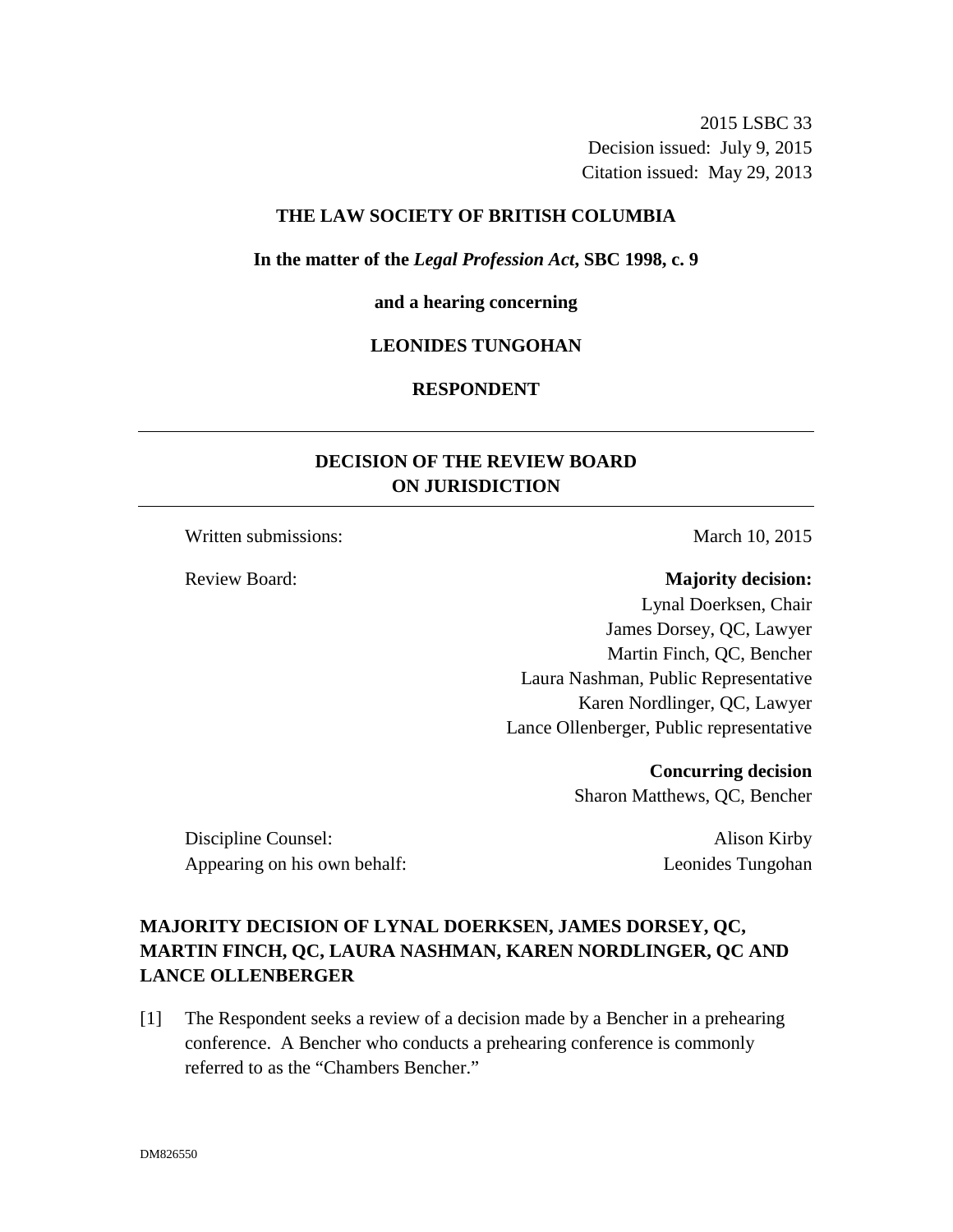[2] The issue is whether a review by a Review Board at this stage of the proceeding is permissible under the Act and Rules governing the Law Society.

# **CHRONOLOGY OF EVENTS**

- [3] The citation in this matter was issued May 29, 2013, and a hearing was conducted over five days on April 15, 16 and September 15, 16 and 17 of 2014. Prior to and on the eve of the commencement of the hearing, the Respondent made an application for a determination of a preliminary question pursuant to Rule 4-26.1. The application was referred to a single-person Chambers Bencher at a pre-hearing conference and heard on the morning of April 15, 2014.
- [4] The Respondent's application consisted of the following questions for determination prior to the hearing:
	- (a) to seek relief as a point of law, whether the Law Society of British Columbia is precluded from issuing a citation to inquire into the truth of the allegations under paragraphs  $3(a)$ ,  $3(b)$ , (c) [sic],  $3(d)$ ,  $3(e)$ ,  $3(f)$ ,  $3(g)$ , 3(h), 3(i), 3(j), 3(k), 3(l), 3(m), 3(n), 3(o), 3(p), 3(q), 4(a), 4(b), 4(c), 4(d), 4(e), 4(f) and 5 on account of abuse of process, *res judicata,* and violation of procedural fairness;
	- (b) to ask for clarification of the phrase "May 2011" as alleged in paragraph 3 of the citation;
	- (c) to determine the legal import and effect of the acceptance of the "the [sic] referral of the G complaint from the Investigations, Monitoring & Enforcement (Professional Conduct) Department for inclusion in the Respondent's practice standards file";
	- (d) to determine the legal import and effect of the acceptance of the referral of the Auditor's Report by the Practice Standards Committee;
	- (e) to determine compliance with Rule 4-25(2) and Rule 4-25(3) of the Rules; and
	- (f) to prevent roving inquiry.
- [5] In the alternative, the Respondent sought to make a preliminary application pursuant to Rule 4-16.2 of the Law Society Rules that allegations contained in paragraphs 1, 1(a), 1(b), 1(c) 1(d) and 2 in the citation be determined in a separate hearing.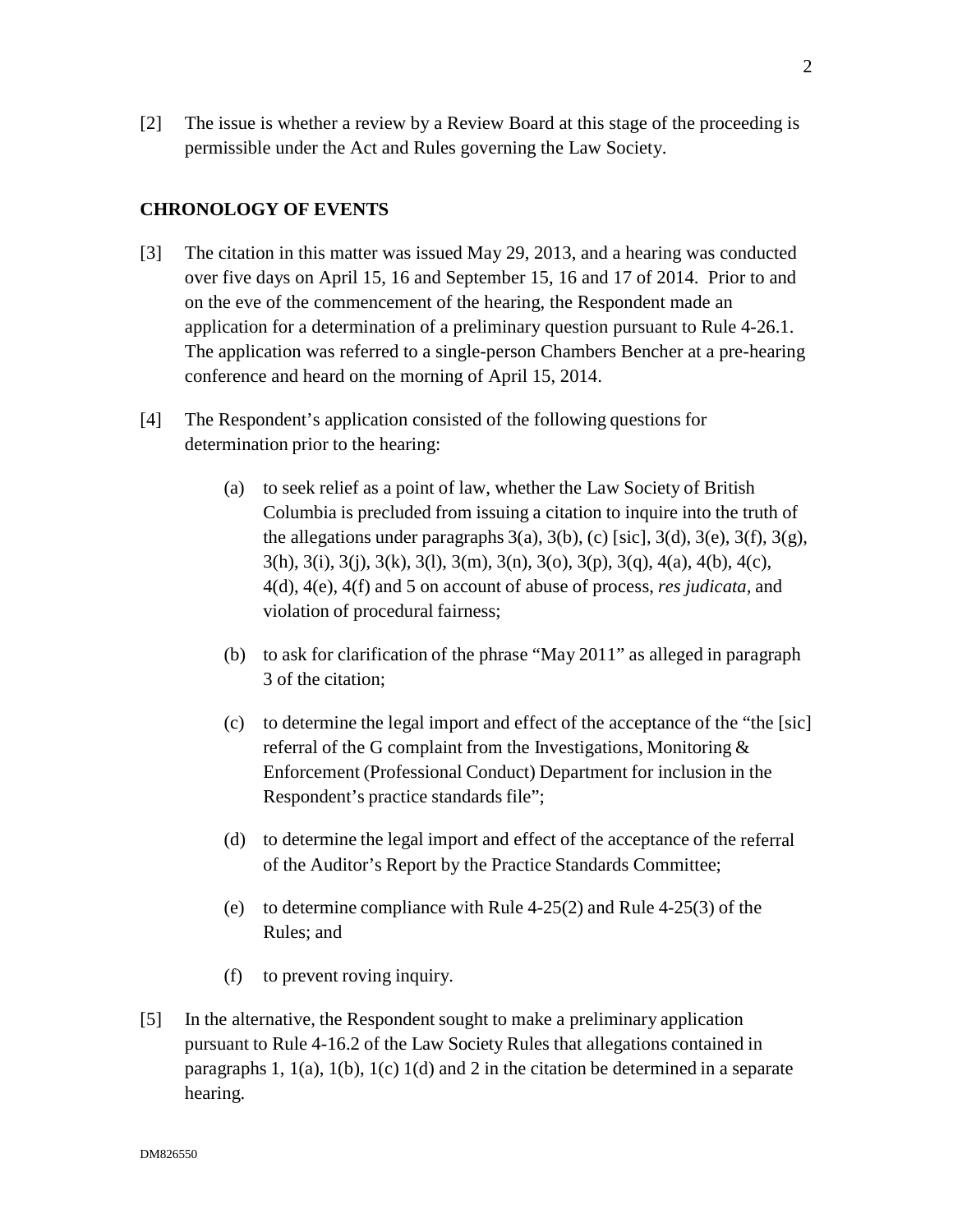- [6] The Chambers Bencher gave an oral decision on April 15, 2014, and the Respondent's application was denied. The hearing proceeded in front of a threeperson hearing panel. The written reasons of the Chambers Bencher decision were issued on September 8, 2014. On October 8, 2014 the Respondent filed a Notice of Review of the Chambers Bencher decision on the preliminary question.
- [7] On January 14, 2015 the hearing panel issued its decision on Facts and Determination. A hearing and decision on disciplinary action was issued on June 5, 2015.
- [8] Written submissions have been provided to this Review Board by the Respondent and discipline counsel; an oral hearing has not been requested.

#### **POSITION OF THE RESPONDENT**

- [9] The Respondent relies on s. 47 of the *Legal Profession Act* and a number of Rules of the Law Society. The relevant portions of s. 47 are:
	- (1) Within 30 days after being notified of the decision of a panel under section … 38(5), (6) or (7) … the applicant or respondent may apply in writing for a review on the record by a review board.
	- ...
	- (5) After a hearing under this section, the review board may
		- (a) confirm the decision of the panel, or
		- (b) substitute a decision the panel could have made under this Act.
- [10] Section 38(6) is not applicable in this matter. Section 38(1), (5) and (7) states:
	- (1) This section applies to the hearing of a citation.
	- (5) If an adverse determination is made against a respondent … the panel must do one or more of the following:
		- (a) reprimand the respondent;
		- (b) fine the respondent an amount not exceeding \$50,000;
		- (c) impose conditions or limitations on the respondent's practice;
		- (d) suspend the respondent from the practice of law …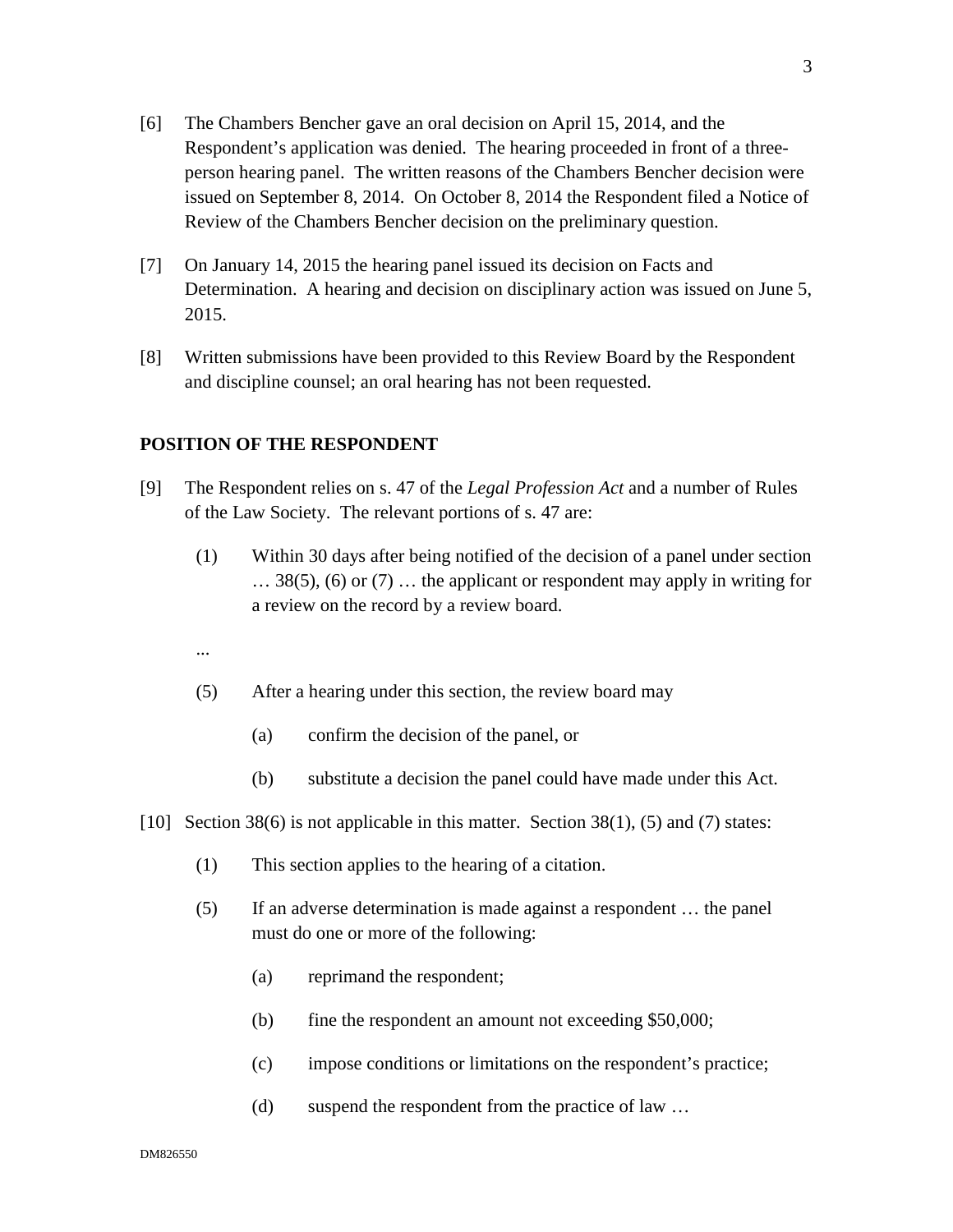- (e) disbar the respondent;
- (f) require the respondent to do one or more of the following …
- (7) In addition to its powers under subsections (5) and (6), a panel may make any other orders and declarations and impose any conditions it considers appropriate.
- [11] The Respondent submits that the Chambers Bencher decision is a legal determination pursuant to s. 38(7) of a "panel" distinct from the hearing panel and is therefore reviewable by a review board.
- [12] The Respondent further submits that the Chambers Bencher decision is a decision of a panel because of the wording of the operation of Rules 4-26.1 and 5-2(2). Rule 4-26.1 states:
	- (1) Before a hearing begins, the respondent or discipline counsel may apply for the determination of a question relevant to the hearing by delivering to the Executive Director and to the other party written notice setting out the substance of the application and the grounds for it,
	- $(2)$  ...
	- (3) When an application is made under subrule (1), the President must do one of the following as appears to the President to be appropriate:
		- (a) appoint a panel to determine the question;
		- (b) refer the question to a prehearing conference;
		- (c) refer the question to the panel at the hearing of the citation.
	- $(4)$  ...
	- (5) A panel appointed under subrule  $(3)(a)$  is not seized of the citation or any question pertaining to the citation other than that referred under that provision.
- [13] According to Rule 5-2(2) a panel may consist of one Bencher who is a lawyer to conduct a hearing to determine a preliminary question.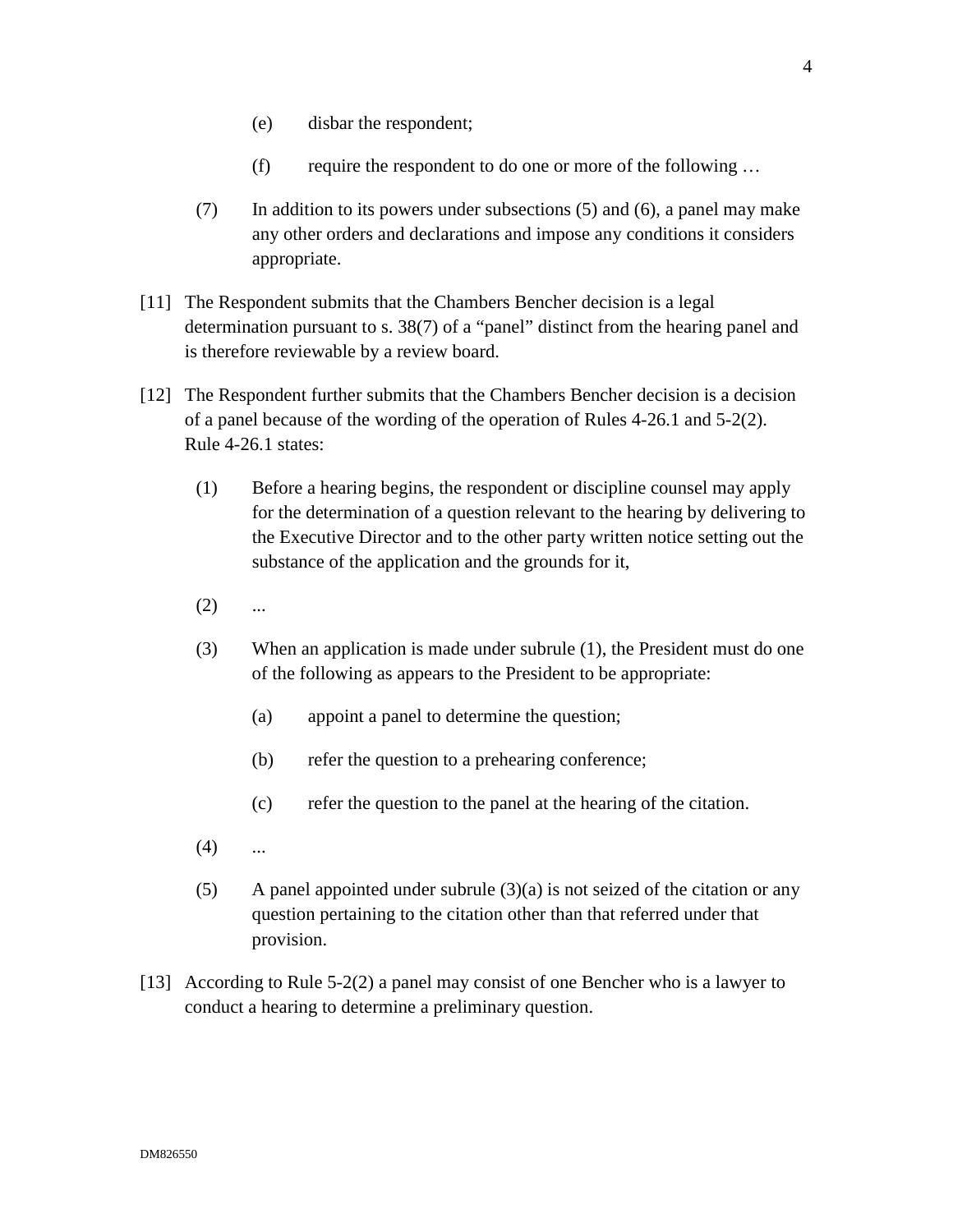### **POSITION OF THE LAW SOCIETY**

- [14] The Law Society submits that s. 38(7), when read in the context of the whole section, is only intended to apply to a hearing panel at the conclusion of the disciplinary action phase of a citation hearing.
- [15] Further, the Law Society submits that support for this interpretation of s. 38(7) is found in Rules 5-13(2.2), 4-35 and 4-34. Rule 5-13(2.2) states:

Within 30 days after the decision of the panel under Rule 4-35 *[Disciplinary action]*, the respondent may deliver a notice of review under Rule 5-15 *[Notice of review]* to the Executive Director and discipline counsel.

- [16] Rule 4-35 requires a hearing panel to do certain things (such as take disciplinary action pursuant to s. 38(5) and (7)) after an adverse determination under Rule 4-34.
- [17] Rule 4-34 states:
	- (1) Following completion of the evidence, the panel must invite submissions from discipline counsel and the respondent on each allegation in the citation.
	- (2) After submissions under subrule (1), the panel must
		- (a) find the facts and make a determination on each allegation, and
		- (b) prepare written reasons for its findings on each allegation.
- [18] Basically, the Law Society argues the Respondent is not permitted to a review until the completion of the hearing of a citation and:
	- (a) an adverse determination has been made against the Respondent (such as a finding that the Respondent has committed professional misconduct or a breach of the rules) and,
	- (b) a panel has imposed disciplinary action on the Respondent.
- [19] In support of this the Law Society refers to two decisions: *Law Society of BC v. Berge*, 2006 LSBC 19; and *Law Society of BC v. Strother*, 2013 LSBC 01.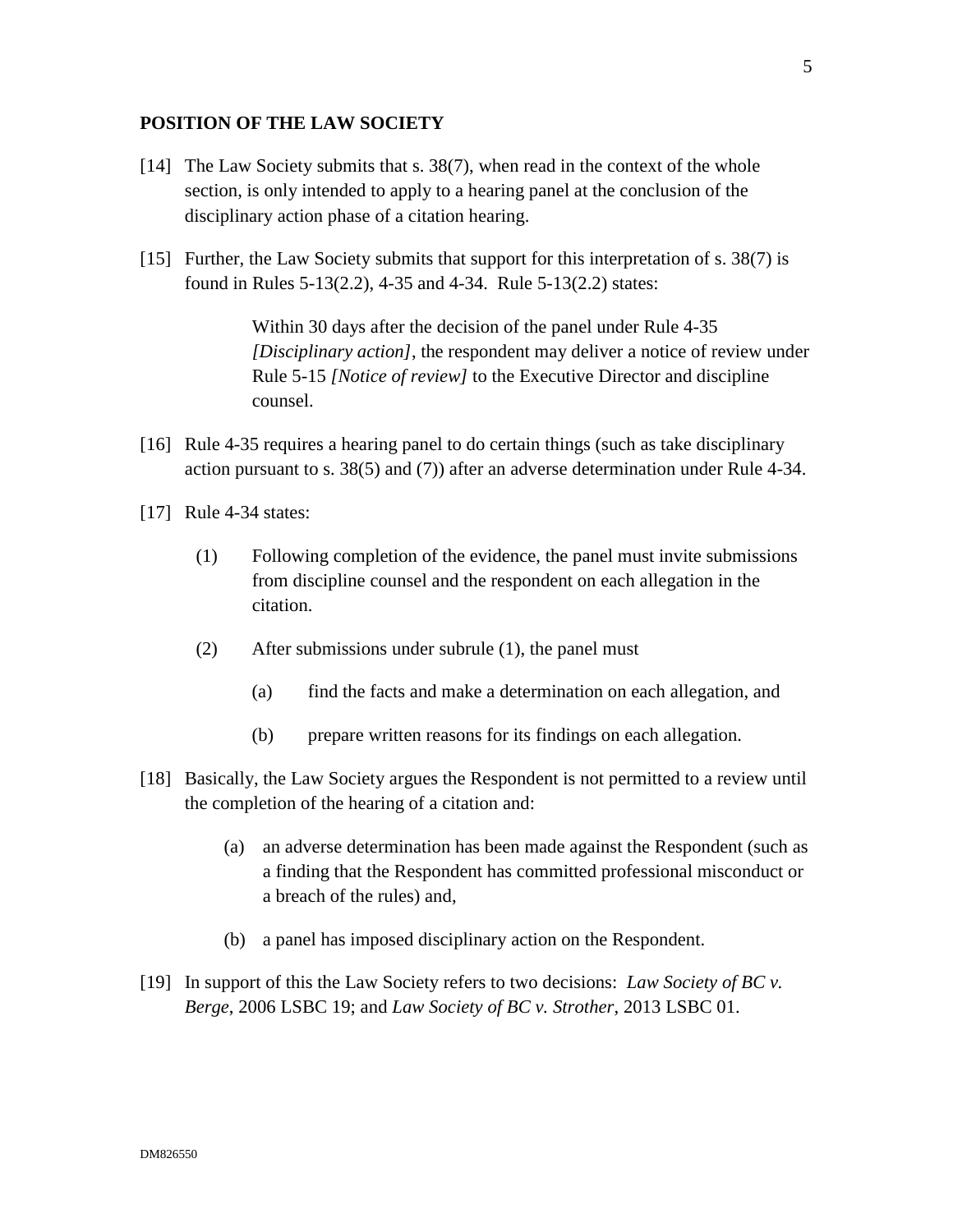#### **ANALYSIS**

- [20] Of note, s. 38(5) refers to "the" panel and s. 38(7) refers to "a" panel. If the article "the" identifies the panel hearing the citation, does the latter article "a" refer to "any" panel that made a determination in relation to the citation including the hearing panel? Would this include a panel constituted under Rule 4-26.1 to determine a preliminary question?
- [21] "A" panel is referred to in subsections  $(2)$ ,  $(3)$  and  $(4)$  as well. However, these subsections are all prefaced by s. 38(1):

This section applies to the hearing of a citation.

There can only be one hearing by one panel of a citation.

- [22] We agree with the Law Society that s. 38(7) must be read in the context of the whole section. Section 38(7) is restated, with emphasis added:
	- (7) *In addition* to *its* powers under subsections (5) … *a* panel may make any other orders and declarations and impose any conditions it considers appropriate.
- [23] It may be better grammatically to have s. 38(3), (4) and (7) use the article "the" (panel), but the words "in addition to" make it clear what panel is being referred to. "The" panel in s. 38(5) is the hearing panel, that panel alone has powers under subsection (5) that no other panel can exercise. Given that the section applies to the hearing of a citation, there can be no other interpretation than the powers under subsection (7) belong only to the hearing panel. The grammar may cause confusion, but it should not result in a different interpretation when the intent is clear.
- [24] Further support for this interpretation is found in Rule  $4-35(1)(c)$ , which requires a hearing panel to include in its decision any "order, declaration or imposition of conditions under section 38(7)." No other panel is explicitly conferred these powers in the Rules.
- [25] Thus, a panel on a preliminary question cannot make an "adverse determination" in accordance with s. 38(4) and cannot impose a discretionary consequence as provided in s. 38(5) and therefore has no additional powers under s. 38(7).
- [26] The Chambers Bencher, whether he was acting as a "panel" or not, had no authority to impose a disciplinary action against the Respondent pursuant to s. 38(5) when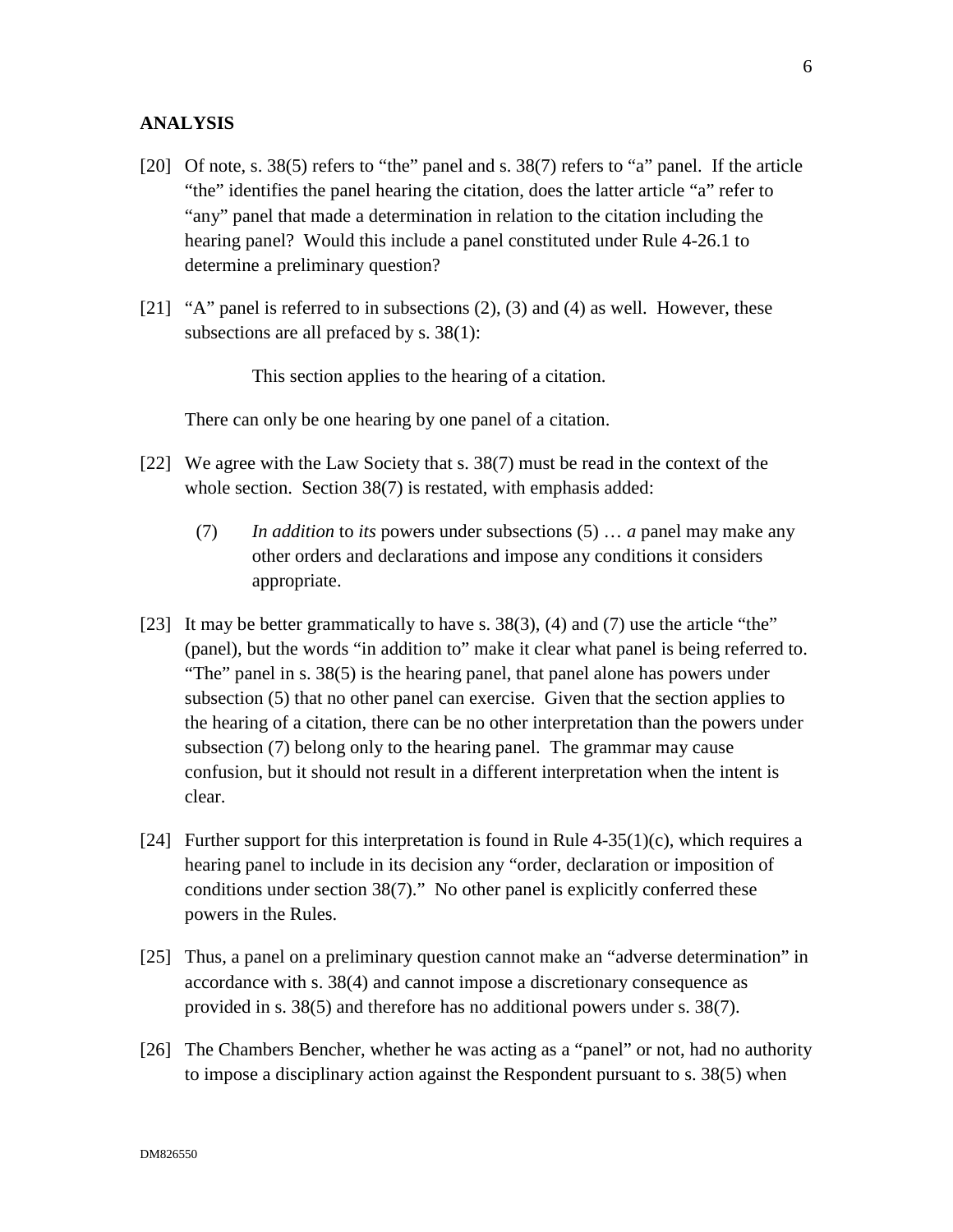determining a preliminary question. If the Chambers Bencher has no powers under s. 38(5), he cannot have "additional" powers under s. 38(7).

- [27] The rationale for this is to promote the orderly and efficient hearing of a citation. If a respondent were permitted to seek a review for every decision, ruling or order made by a panel or a Chambers Bencher, the final determination of a citation could be delayed beyond any reasonable time frame.
- [28] An example of this is Rule 4-29 governing the application for an adjournment. If a respondent was unsuccessful in making an adjournment application, would this be considered an "order" pursuant to s. 38(7)? Would a respondent be entitled to a review and a further appeal from the decision of a review board?
- [29] This approach is common in statutory administrative schemes. The policy choice favours completing the initial decision-making stage before allowing a hierarchical review by insulating from review procedural and other decisions during the course of the initial stage. Review is permissible only when a final decision is made, at which time any preliminary or other decision along the way could be moot or of no substantive consequence. If not, it can be reviewed by a review board.
- [30] This policy choice streamlines the administrative adjudicative process; avoids multiplicity of proceedings; avoids concurrent jurisdiction in separate tribunals (assuming the hearing panel can disagree with a ruling in pre-hearing conference); and discourages abuse of process or prolonged proceedings. Thus, we agree with the Law Society that the decision of the Chambers Bencher cannot be reviewed until the hearing is concluded as per Rule 4-35.
- [31] This result falls in line with the case authority, and we adopt the words in *Strother,* which considered the same question, albeit on somewhat different facts, at paragraphs 23-25:
	- [23] If we accept the Respondent's interpretation of section 38(7), then every decision made by a hearing panel, be it an evidentiary ruling, an amendment to a citation or resolution of any other interlocutory issue, would be the subject of a review under section 47(1), regardless of whether or not there has been a final determination.
	- [24] Clearly, this could not have been the intention of the Legislature. Such a truncated approach to defending a citation would result in a fractured and prolonged exercise that would not benefit anyone other than a respondent who may wish to proceed down that path.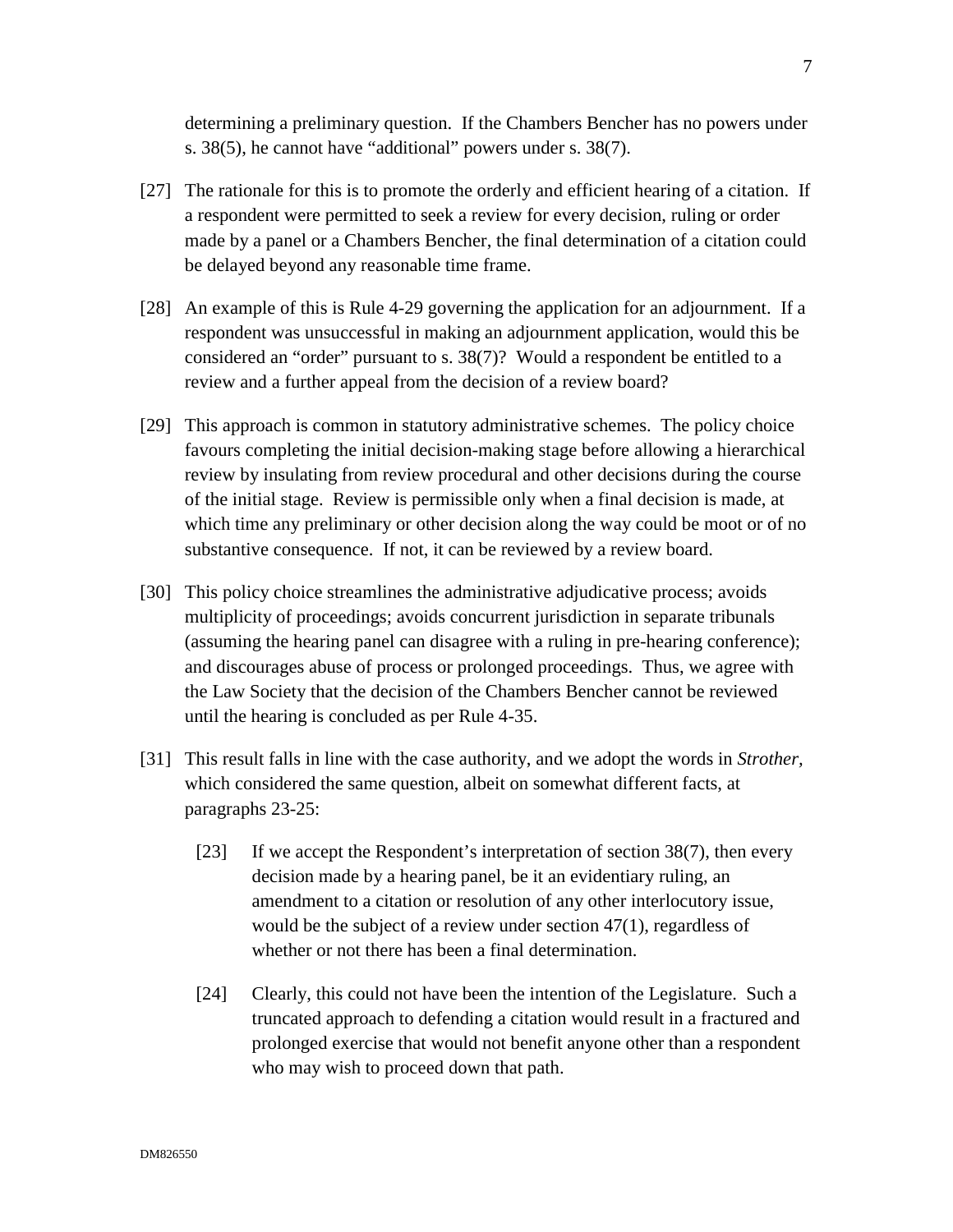[25] We are of the view that the intention of the legislation was to restrict section 38(7) to the imposition of a disciplinary sanction. This section must be read in conjunction with section 38(5) and (6), which provide for penalties once there has been an adverse determination. Section 38(7) is not to be provided broad interpretation as suggested by counsel for the Respondent, but rather is meant to supplement penal sanctions. Section 38(5) and (6) were not meant to be exhaustive, and the purpose of section 38(7) was to provide further flexibility for the panel in taking disciplinary action in respect of a respondent. It was not intended to be used as a basis for an appeal on an interlocutory ruling.

### **IS THE CHAMBERS BENCHER DECISION THE DECISION OF A "PANEL"?**

- [32] Although it was not argued by either party, we query whether the decision of the Chambers Bencher is a decision of a "panel." When an application for a preliminary question was made, the President had three options available to her pursuant to Rule  $4-26.1(3)$  – only two of the options refer to a "panel." The relevant portions of this rule state:
	- (1) Before a hearing begins, the respondent or discipline counsel may apply for the determination of a question relevant to the hearing by delivering to the Executive Director and to the other party written notice setting out the substance of the application and the grounds for it,
	- $(2)$  ...
	- (3) When an application is made under subrule (1), the President must do one of the following as appears to the President to be appropriate:
		- (a) appoint *a panel to determine the question*;
		- (b) refer the question to a prehearing conference;
		- (c) refer the question to the *panel* at the hearing of the citation.
	- $(4)$  ...

[emphasis added]

[33] The procedure for a prehearing conference is set out in Rule 4-27. The Rule does not give the Chambers Bencher the authority to make a finding under s. 38(4) or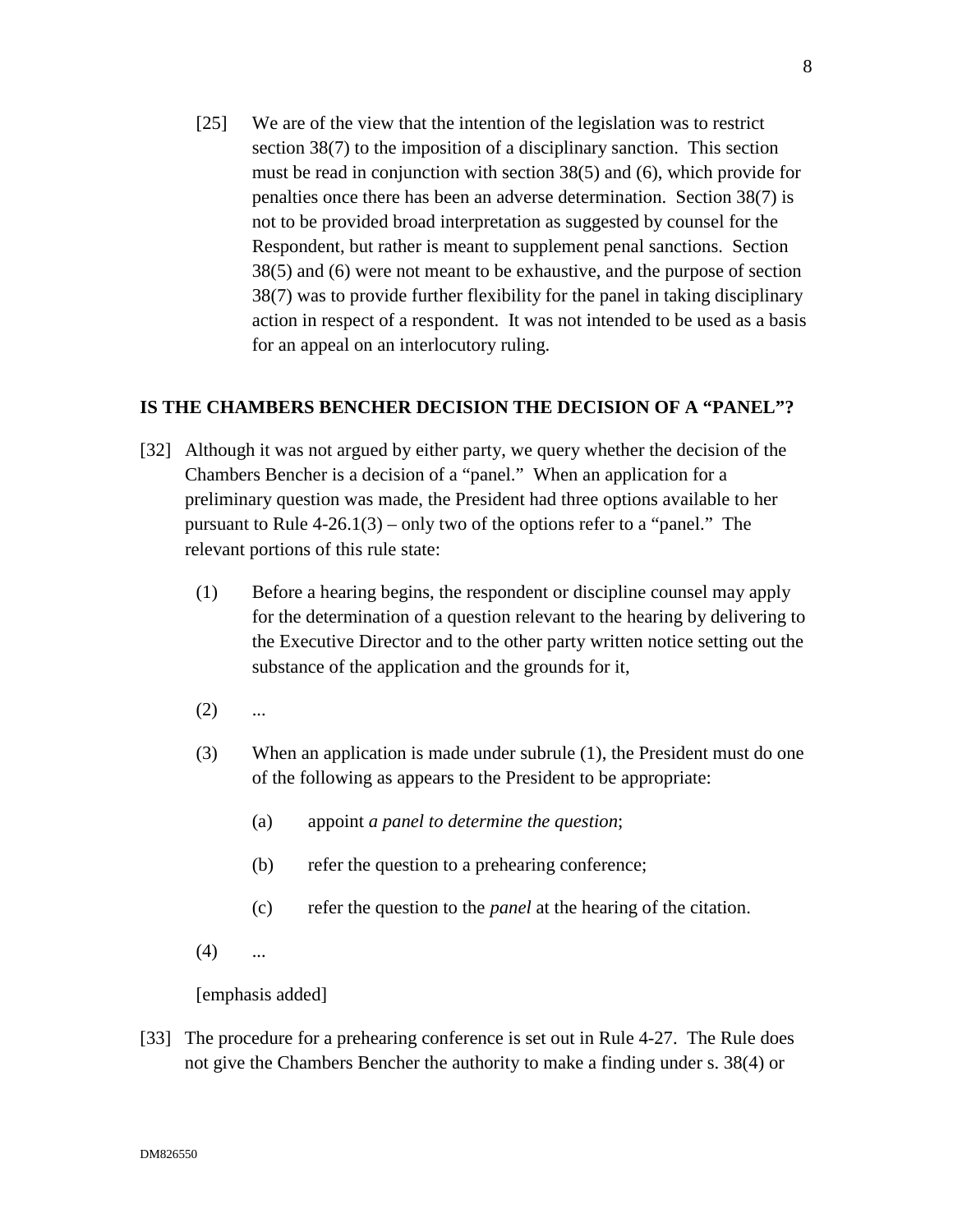impose a disciplinary action under s. 38(5). The authority of the Bencher presiding at a prehearing conference is as follows:

- (5.1) The respondent or discipline counsel may apply to the Bencher presiding at the conference for an order
	- (a) for discovery and production of documents, including an order under section 44(4) of the Act,
	- (b) to withhold the identity or contact information of a witness,
	- (c) to adjourn the hearing of the citation,
	- (d) for severance of allegations or joinder of citations under Rule 4- 16.2 *[Severance and joinder]*,
	- (e) for disclosure of the details of the circumstances of misconduct alleged in a citation under Rule 4-26 *[Application for details of the circumstances]*, or
		- (f) concerning any other matters that may aid in the disposition of the citation.
- (6) The Bencher presiding at a pre-hearing conference may
	- (a) adjourn the conference generally or to a specified date, time and place,
	- (b) [rescinded]
	- (c) set a date for the hearing to begin, and
	- (d) allow or dismiss an application made under subrule (5.1) or referred to the conference under this Part.
- [34] As already noted above, a "panel" may consist of a single Bencher to determine a preliminary question pursuant to Rule 5-2(2). Thus the President could have appointed a single bencher panel to determine the preliminary question pursuant to Rule  $4-26.1(3)(a)$ . However, as the President "referred" the question to a prehearing conference pursuant to Rule 4-26.1(3)(b), presided by a single Bencher, does this mean that the decision of the Bencher is a decision of a "panel"?
- [35] We posit the question because it may be determinative of whether the Respondent could make an appeal under s. 48 of the Act. However, we refrain from answering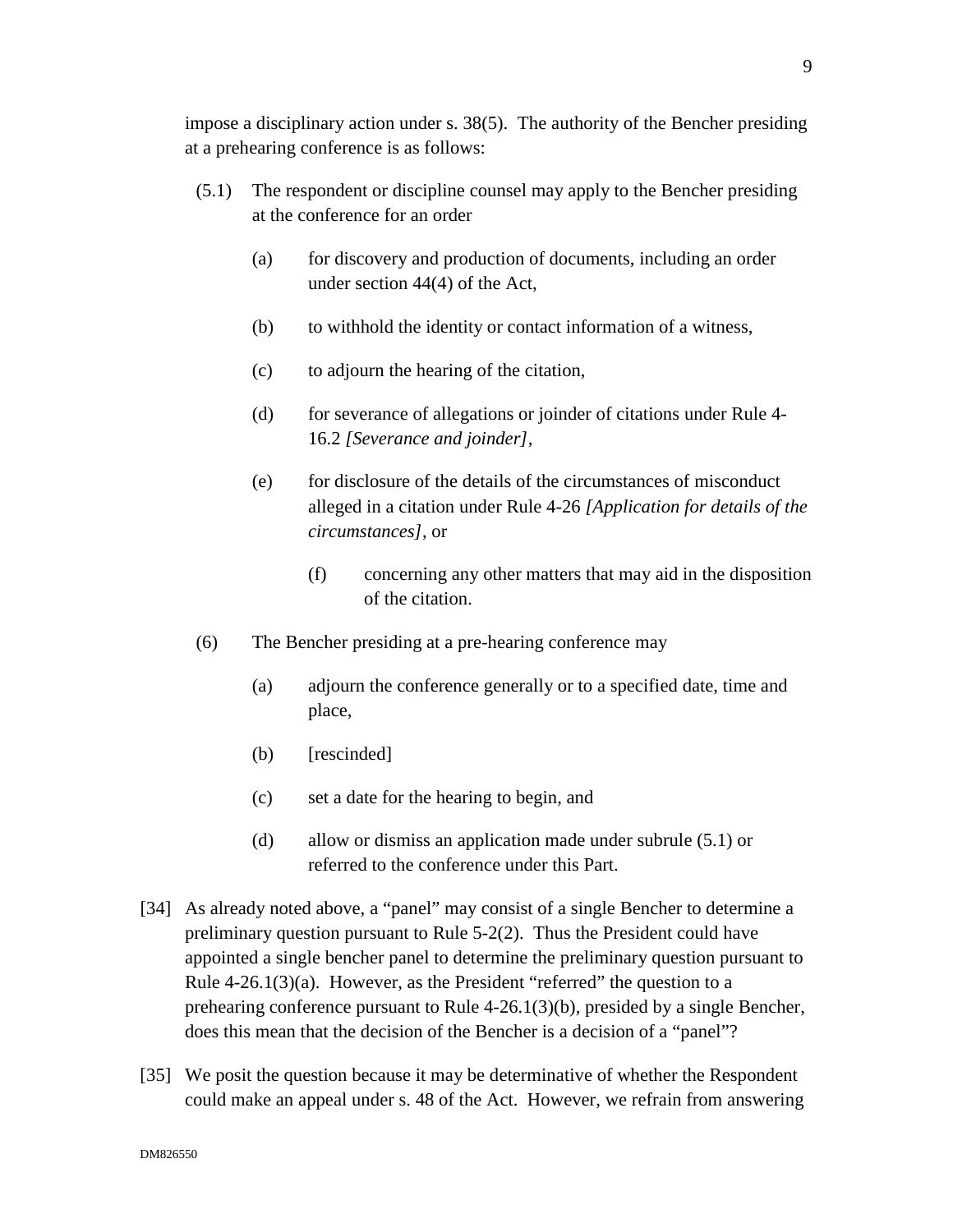it as it is not necessary to do so to determine the question before us. Indeed, as already stated, we find that, even if the Chambers Bencher decision is that of a panel, the Respondent has failed to convince us that he may be permitted to have a review of that decision by a review board.

# **DECISION**

- [36] Under the administrative scheme established in the Act and the subordinate procedure for panel proceedings established by the Rules, a decision by a single bencher in a prehearing conference on a preliminary question is not an "adverse determination" from which flows panel imposition of mandatory and discretionary consequences for the lawyer named in a disciplinary citation.
- [37] Therefore, the decision sought to be reviewed is not a decision the Respondent can apply to review, and his Notice of Review is quashed.
- [38] We will receive written submissions with respect to costs by either party within two weeks of the date of this decision.

### **CONCURRING DECISION OF SHARON MATTHEWS, QC**

- [39] I agree with the conclusion that Mr. Tungohan does not have a right of review of the Chambers Bencher's decision by a review panel under the *Legal Profession Act*. However, I disagree with the analysis and the reasons of the majority, so I set out in brief my reasons why I find that a review panel has no jurisdiction to hear Mr. Tungohan's proposed review, now or at any time.
- [40] I agree with the recitation of the facts in the majority's reasons, so I will turn directly to the analysis.
- [41] Mr. Tungohan's review is brought pursuant to section 47(1) of the *Legal Profession Act*, which provides for reviews of decisions of a panel under section 22(3) or sections 38(5), (6) or (7).
- [42] In my view, this jurisdiction question is a statutory interpretation issue, which requires us to decide whether the hearing at which the Chambers Bencher's decision was made was one that is covered by s. 47 and whether that hearing was constituted with the Chambers Bencher as a "panel."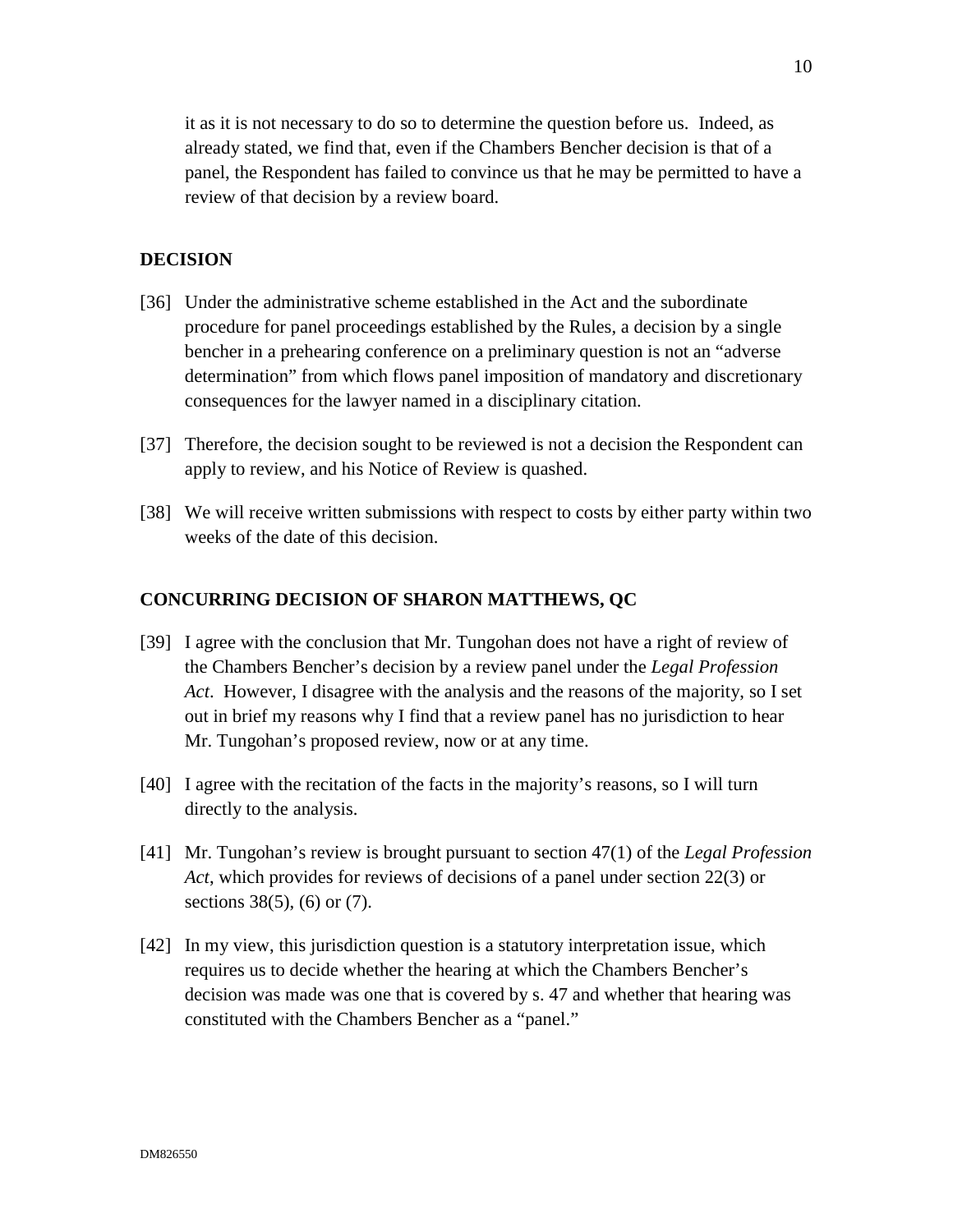# **Determination of a Question Before the Hearing Begins – Rule 4-26.1**

- [43] Immediately prior to the commencement of the hearing of the citation, Mr. Tungohan sought the determination of several questions related to the citation. He brought an application pursuant to Rule 4-26.1, which reads:
	- (1) Before a hearing begins, the respondent or discipline counsel may apply for the determination of a question relevant to the hearing by delivering to the Executive Director and to the other party written notice setting out the substance of the application and the grounds for it.
	- $(2)$  ...
	- (3) When an application is made under subrule (1), the President must do one of the following as appears to the President to be appropriate:
		- (a) appoint a panel to determine the question;
		- (b) refer the question to a prehearing conference;
		- (c) refer the question to the panel at the hearing of the citation.
	- $(4)$  ...
	- (5) A panel appointed under subrule  $(3)(a)$  is not seized of the citation or any question pertaining to the citation other than that referred under that provision.
- [44] In this case, the President referred the question to a prehearing conference. The Chambers Bencher heard the application by telephone and dismissed it orally. Pursuant to Rule 5-2(2)(b.2), a panel may consist of one Bencher hearing a preliminary question under Rule 4-26.1. Accordingly, the Chambers Bencher's decision is the decision of a panel on a preliminary question at a prehearing conference.

#### **Section 47 of the** *Legal Profession Act*

- [45] Section 47 reads as follows:
	- 47(1) Within 30 days after being notified of the decision of a panel under section  $22(3)$  or  $38(5)$ , (6) or (7), the applicant or respondent may apply in writing for a review on the record by a review board.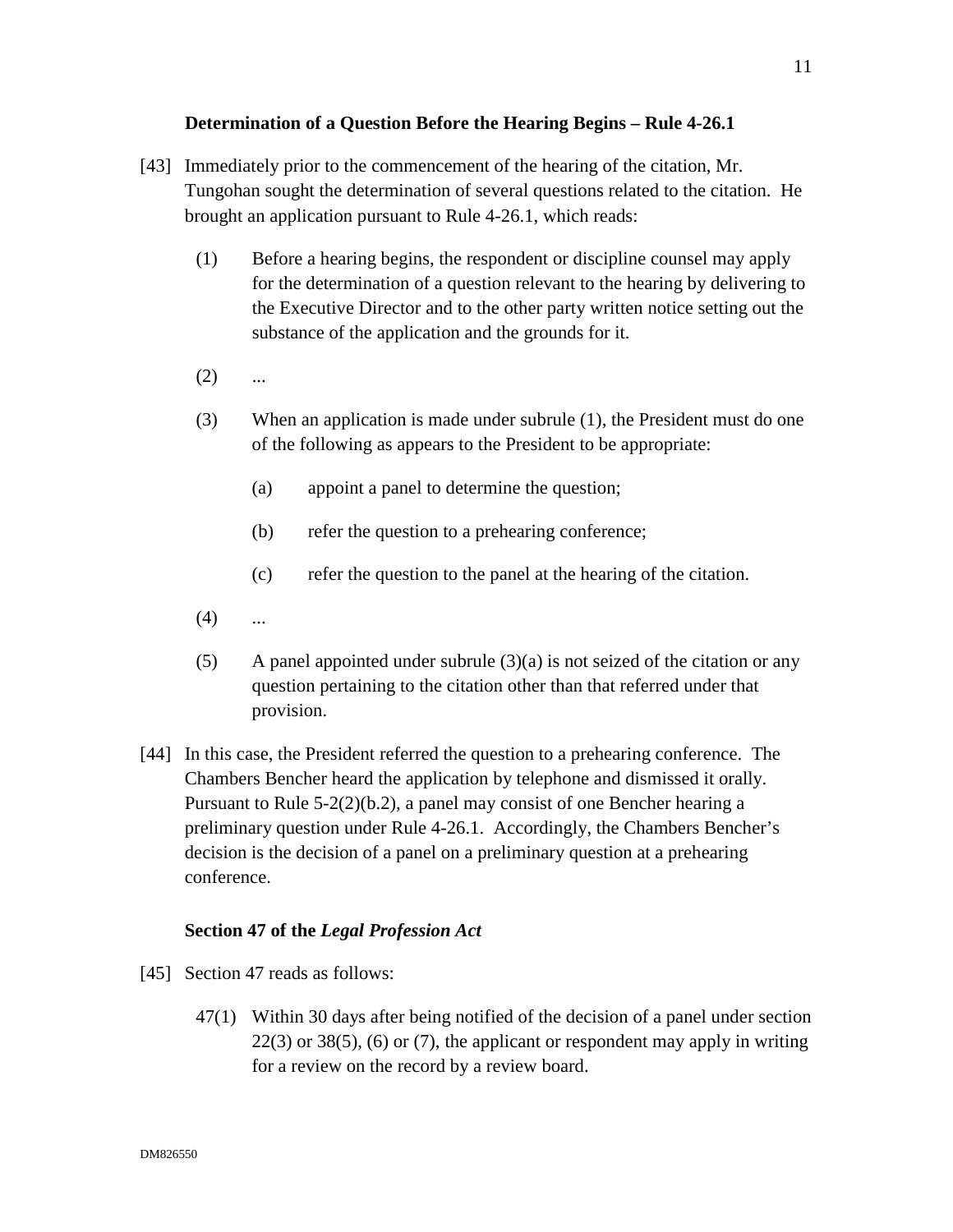[46] Since section 22(3) is about credential hearings, it is not applicable. Accordingly, it is necessary for the Chambers Bencher's decision to be a decision of a panel made under section 38(5), (6) or (7) for a review to lie under s.  $47(1)$ . Above, I dealt with whether it is a decision of a panel. The next issue is whether it is a decision under section  $38(5)$ ,  $(6)$  or  $(7)$ .

#### **Section 38 of the** *Legal Profession Act*

- [47] Section 38 only pertains to the hearing of citations. That is made clear by section 38(1), which provides that:
	- 38(1) This section applies to the hearing of a citation.
- [48] The Chambers Bencher's order was not made during the hearing of a citation. Rule 4-26.1 allows for determination of questions before a hearing of the citation begins, and that is what happened here. In other words, a decision of a panel at a prehearing conference on a preliminary question under Rule 4-26.1 is not a decision made at the hearing of the citation. There is no right of review under s. 47(1) for such decisions.
- [49] The majority does not deal with whether a decision on a preliminary question before the hearing of the citation begins is a s. 38 decision that can be reviewed. Rather, the majority focuses on whether the hearing of the citation is complete. It is, as I read the majority's decision, a timing issue: The Chambers Bencher's decision becomes reviewable under section 47 after the facts and determination and disciplinary action phase of the hearing of the citation have been completed.
- [50] I do not agree with this analysis. In my view, it is not a question of timing or of when this review right arises. It does not arise at all because only decisions at the hearing of citations are reviewable, and the Chambers Bencher's prehearing determination decision is not part of the hearing of the citation pursuant to s. 38. The Chambers Bencher's decision does not become a decision of the panel hearing the citation simply by virtue of the discipline hearing panel completing the hearing of the citation. The Chambers Bencher's decision will always be a decision made by a panel at a prehearing conference of a preliminary question brought under Rule 4-26.1.
- [51] It was open to the President to refer Mr. Tungohan's application to the discipline hearing panel. If that had been done, and if the discipline hearing panel commenced the hearing of the citation before hearing the application, this issue might be decided differently. I think it important to make this distinction because I am not confident that the majority's view that s. 38(7) orders are not reviewable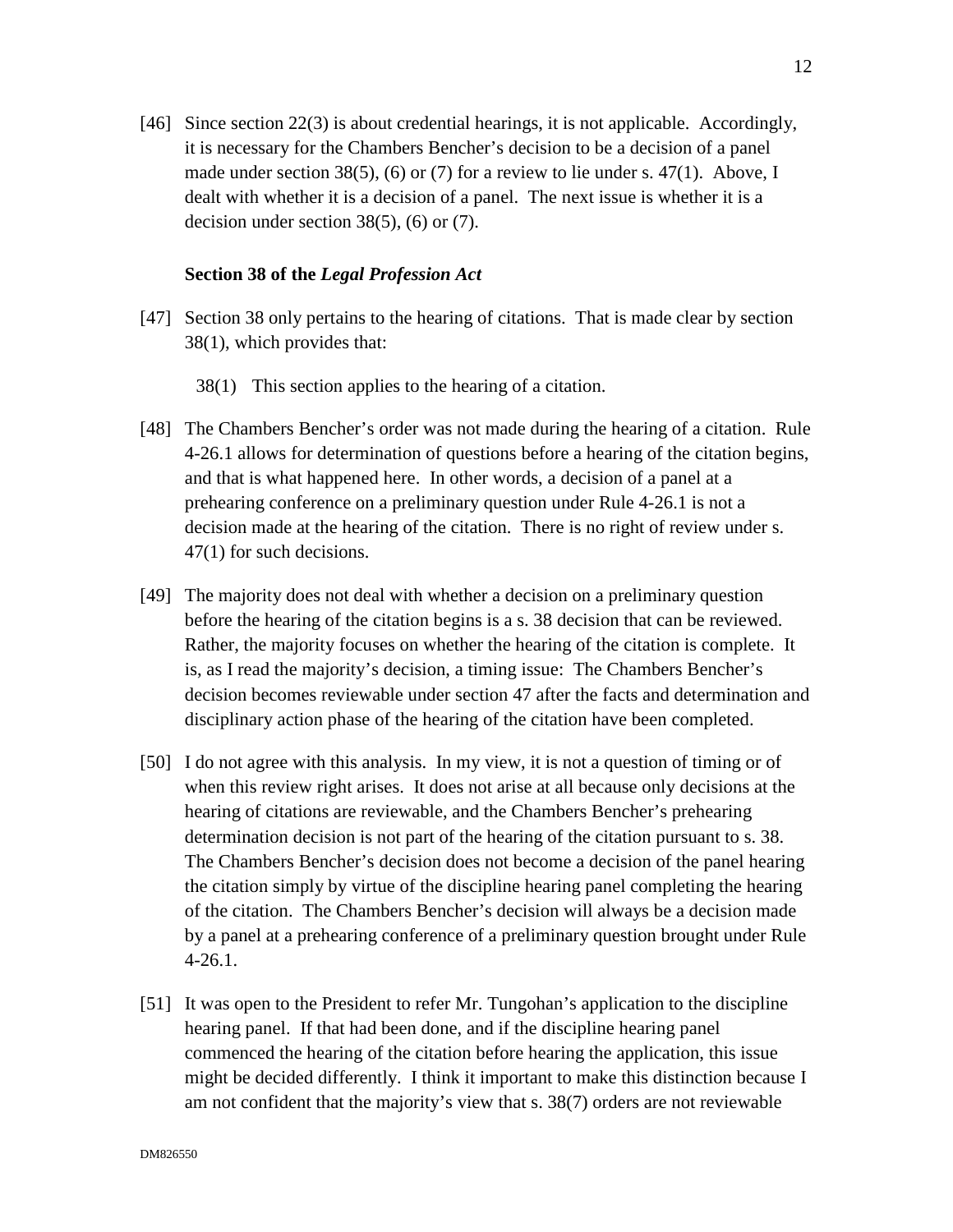until the discipline hearing is complete is correct in all cases. I note that while s. 38(5) and s. 38(6) are orders made after an "adverse determination," s. 38(7) does not contain such a precondition. In my view it is possible that a s. 38(7) decision will give rise to the right of review before the conclusion of the hearing of the citation.

[52] It is my view, therefore, that the Chambers Bencher's decision is not reviewable under s. 47(1) and will not become reviewable under s. 47(1) after the hearing of the citation is complete given the language of s. 38 and s. 47(1) of the *Legal Profession Act*.

# **Section 48 of the** *Legal Profession Act*

- [53] There is no review right under s. 47(1), but s. 48 of the *Legal Profession Act* provides for an appeal to the Court of Appeal of any decision, determination or order of a panel or of a review board. Section 48 reads:
	- 48(1) Subject to subsection (2), any of the following persons who are affected by a decision, determination or order of a panel or of a review board may appeal the decision, determination or order to the Court of Appeal:
		- (a) an applicant;
		- (b) a respondent;
		- (c) a lawyer who is suspended or disbarred under this Act;
		- (d) the society;
	- (2) An appeal by the society under subsection (1) is limited to an appeal on a question of law.
- [54] The Law Society's position is that the s. 48 right of appeal applies to Mr. Tungohan's case, subject to filing in a timely way. Conceptually, I agree with this, although I note this review board has no jurisdiction to decide that issue if it were contested. Given that my view is that such decisions will never attract a s. 47 review, it makes sense that there is an appeal avenue open to such persons, and I believe it is the only avenue open to Mr. Tungohan to appeal the Chambers Bencher's decision. It is important, given the timing issues on appeal that the Law Society avers to, that the rights and avenues open to persons in Mr. Tungohan's position be clear.